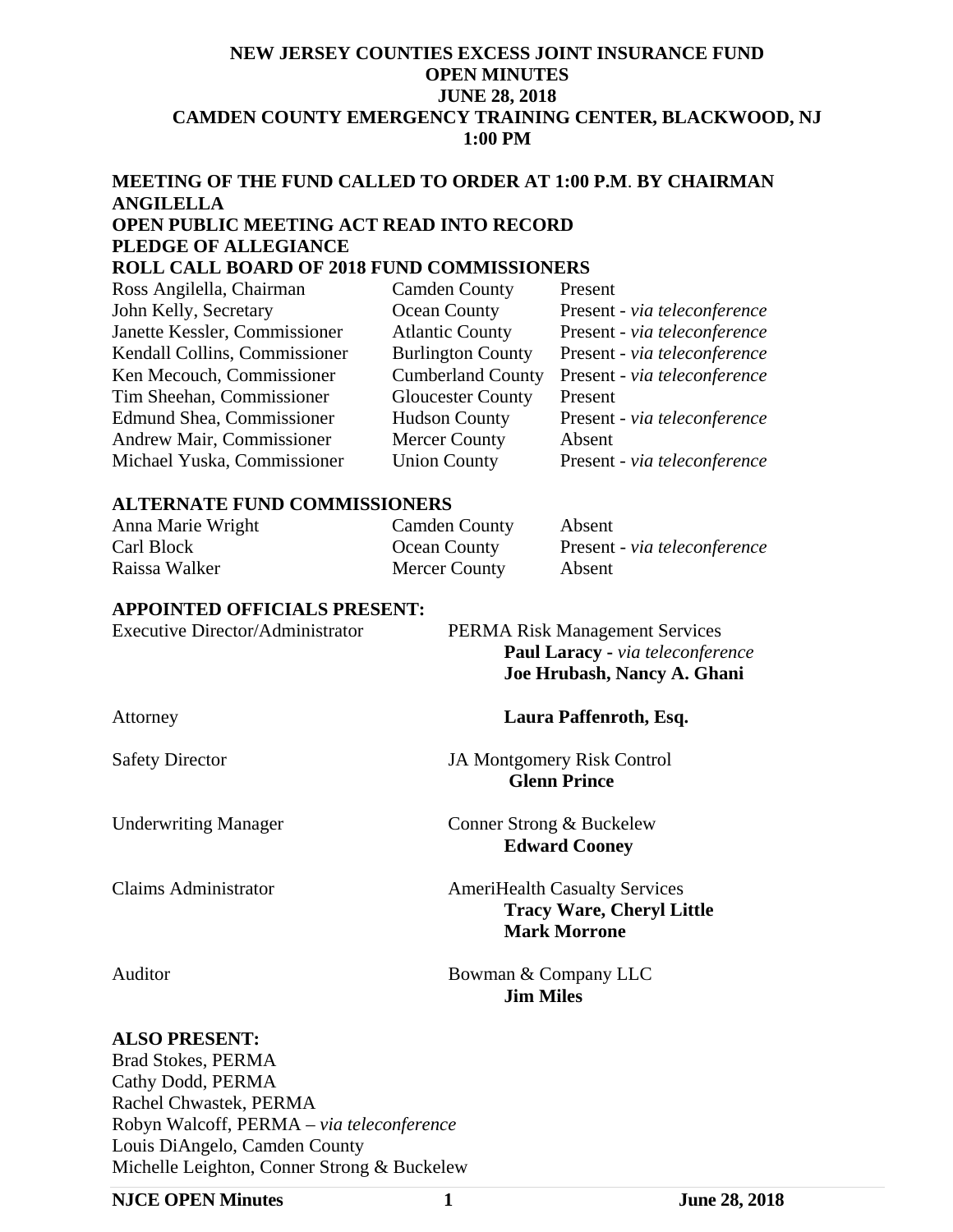Gail White, Scirocco Group – *via teleconference*  Christina Violetti, Hardenbergh Insurance Group Robin Racioppi, Acrisure – *via teleconference* Carol Mack, Conner Strong & Buckelew – *via teleconference* Mary Ann Sander, Conner Strong & Buckelew – *via teleconference*

## **MINUTES:** Open and Closed Minutes of April 26, 2018. **MOTION TO APPROVE OPEN AND CLOSED MINUTES FROM APRIL 26, 2018 AS PRESENTED:**

| Moved:          | <b>Commissioner Kelly</b>   |
|-----------------|-----------------------------|
| Second:         | <b>Commissioner Collins</b> |
| Roll Call Vote: | Unanimous                   |

#### **CORRESPONDENCE:**

NONE

## **AUDITOR**

**REPORT:** A **draft** financial audit for the period ending December 31, 2017 was prepared for review at the meeting. Enclosed separately from the agenda was a copy of the draft audit, which was distributed to all commissioners and professionals.

Fund Auditor reviewed the financial highlights of the report and said there were no recommendations or findings to date and does not expect any changes to the final audit.

Executive Director said it would be appropriate to authorize the fund office to file the draft audit with Department of Banking & Insurance and request an extension to file the final audit upon receipt. Included in the agenda was Resolution 33-18 authorizing this action.

## **EXECUTIVE DIRECTOR'S REPORT:**

**UNDERWRITING DATA VALIDATION:** As previously discussed, during the 2017 budget development the Board agreed that the Fund introduce progressive initiatives to obtain consistent and ratable data through payroll audits, property appraisals and an online underwriting data system.

**PAYROLL AUDITS:** Executive Director said Bowman & Company continues to survey members to perform a 2017 workers' compensation insurance exposure verification audit as part of the 2019 renewal. Mr. Miles reported a majority of the data has been collected and has noted differences in payroll amounts from prior years. Mr. Miles said once payrolls have been categorized, each member will verify accurateness before the information is transferred to the Fund office. Commissioner Kessler inquired if variances in the data will produce additional assessments; Deputy Executive Director said the process is expected to produce consistent data and should not be a significant issue for the underlying Commissions.

**RISK MANAGEMENT INFORMATION SYSTEM (RMIS):** Executive Director said at the last meeting, the Board adopted a resolution initiating the use of a competitive contracting request for proposals (CCRFP) for the procurement of a RMIS. Fund Attorney said responses were reviewed by a sub-committee and were rejected to be non-compliant with the CCRFP specifications. Enclosed in the agenda was Resolution 32-18 noting the rejection of the proposals. Fund Attorney said any additional discussion on contractual matters should be held in Closed Session.

**2019 RENEWAL - DATA COLLECTION:** Executive Director said as in the past, the fund office will start the data collection process for the 2019 renewal in order to provide relevant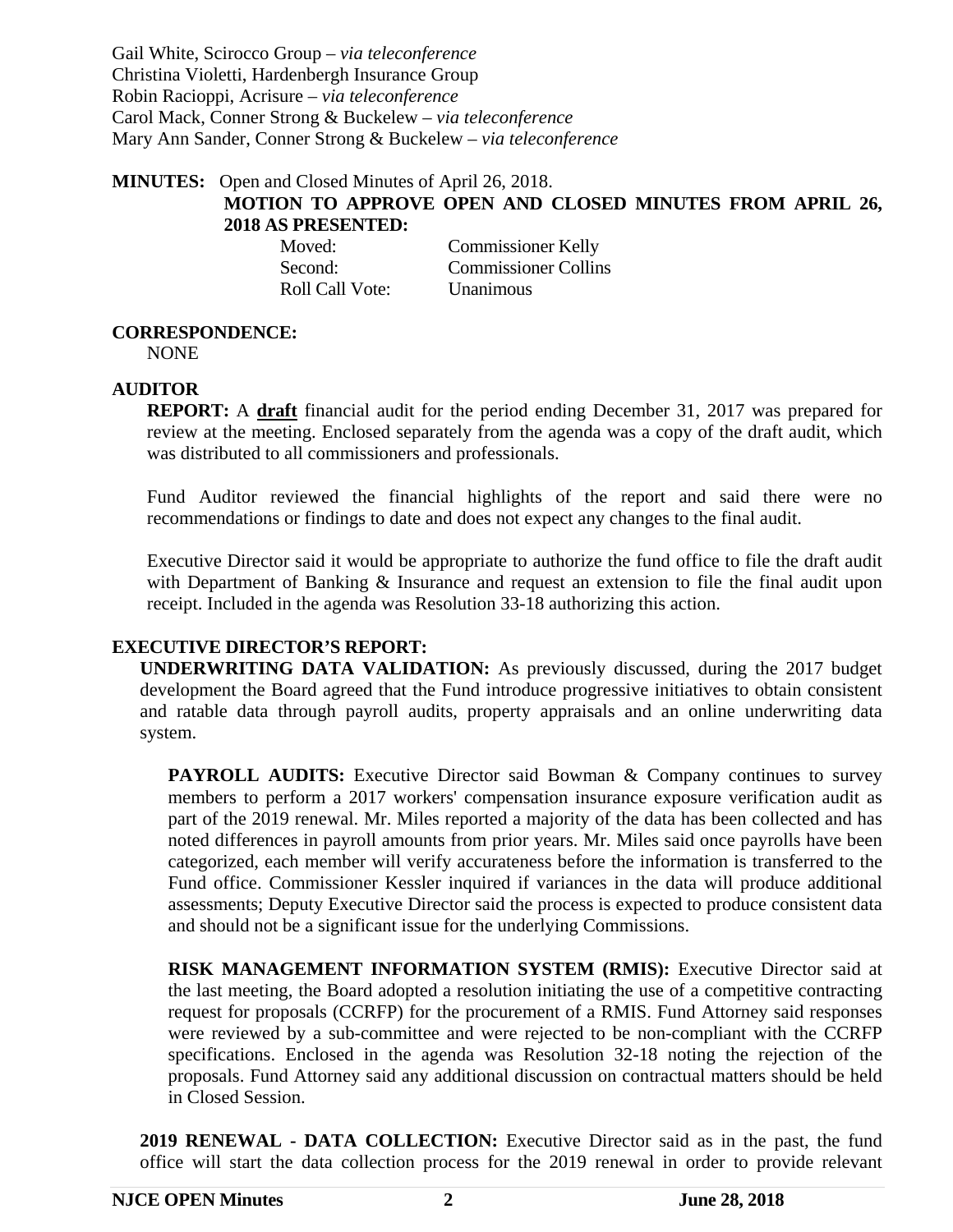information to underwriters. As with last year, the process will begin in mid-July with deadline to have all exposure data by September to present a budget by the October meeting.

**CLAIMS STATUS SUMMARY:** AmeriHealth Casualty Services advised there were in need of a Closed Session to discuss claims status and other matters; enclosed in the agenda was a Resolution authorizing closed session. Under separate cover, Fund Commissioners will receive materials from AmeriHealth Casualty Services and/or the Executive Director.

**FINANCIAL FAST TRACK:** Executive Director referred to the Financial Fast Track as of April 30, 2018 and noted the statutory surplus was \$10.8 million.

## **UNDERWRITING MANAGER**

**REPORT:** Underwriting Manager submitted a report on two recommendations coming out of the NJCE Coverage Committee meeting: 1) Self-Insured Layer Policy Forms and 2) Cyber Reimbursement Program. Underwriting Manager said that a 2020 initiative is to move to a manuscript policy form, which would strengthen coverage review and ultimately claim determinations. The process would require services of a Technical Writer and a Coverage Attorney with the NJCE acting as the lead and disseminating any policy form to the local Commission/County members. The other initiative is to develop a compliance program on minimum cyber security standards for County operations; the program would include a deductible reimbursement in the event of a claim. The Board agreed to the recommendations and authorized the Coverage Committee to move forward and report back when available.

#### **TREASURER REPORT:**

Included in the agenda were the confirmation of bills lists, approval of current month bills and the Treasurer's reports for April 2018.

## **VOUCHER PAYMENTS (BILL LIST) –**

| Resolution 34-18 May 2018 Bills Confirmation of Payments | \$200,000.00 |
|----------------------------------------------------------|--------------|
| Resolution 35-18 June 2018 Bills Approval of Payments    | \$152,912.84 |

## **CONFIRMATION OF APRIL 2018 CLAIMS PAYMENTS/CERTIFICATION OF CLAIMS TRANSFERS:**

| 2010         | 0.00         |
|--------------|--------------|
| 2011         | 2,960.00     |
| 2012         | 3,880.82     |
| 2013         | 64,199.32    |
| 2014         | 5,372.00     |
| 2015         | 25,020.00    |
| 2016         | 0.00         |
| 2017         | 0.00         |
| 2018         | 0.00         |
| <b>TOTAL</b> | \$101,432.14 |

## **MOTION TO CONFIRM PAYMENTS OF MAY 2018 BILLS LIST RESOLUTION 34- 18 AS PRESENTED:**

| Moved:     | <b>Commissioner Kelly</b>   |
|------------|-----------------------------|
| Second:    | <b>Commissioner Collins</b> |
| Roll Call: | Unanimous                   |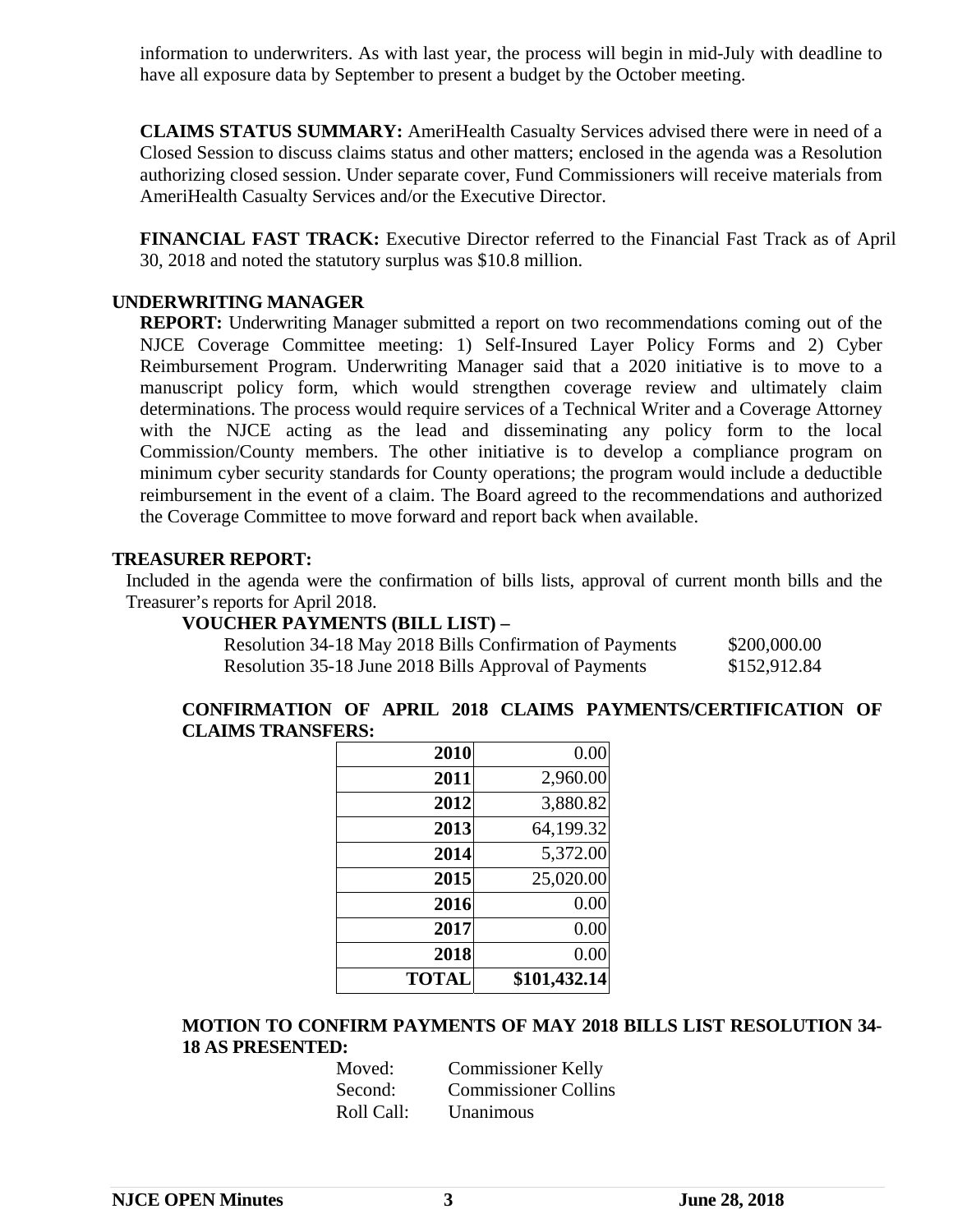#### **MOTION TO APPROVE PAYMENTS OF JUNE 2018 BILLS LIST RESOLUTION 35- 18 AS PRESENTED:**

 Moved: Chairman Angilella Second: Commissioner Collins Roll Call: Unanimous

#### **SAFETY DIRECTOR:**

**REPORT:** Safety Director submitted a report reflecting the risk control activities from April to July 2018 and Safety Director Bulletins distributed during that time. Safety Director reminded members that BRIT provides a free online training platform for members to access as an additional resource.

#### **FUND ATTORNEY:**

**REPORT:** Fund Attorney said there was nothing additional to report.

#### **RESOLUTIONS:**

**RESOLUTION 32-18:** Resolution rejecting Competitive Contracting Request for Proposals #18- 16, Risk Management Information System for the New Jersey Counties Joint Insurance Fund.

## **MOTION TO ADOPT RESOLUTION 32-18 AS PRESENTED:**

| Moved:  |                        | <b>Commissioner Kelly</b>   |
|---------|------------------------|-----------------------------|
| Second: |                        | <b>Commissioner Sheehan</b> |
|         | <b>Roll Call Vote:</b> | Unanimous                   |

**RESOLUTION 33-18:** Resolution authorizing the Executive Director to file the draft audit for the year ending December 31, 2016 and to request an extension to file the final audit.

# **MOTION TO ADOPT RESOLUTION 33-18 AS PRESENTED:**

Roll Call Vote: Unanimous

Moved: Chairman Angilella Second: Commissioner Kessler

## **CLAIMS ADMINISTRATOR:**

**REPORT:** AmeriHealth Casualty Services is in need of a Closed Session to discuss claims status and other matters; enclosed in the agenda was Resolution 36-18 authorizing closed session. Under separate cover, Fund Commissioners received materials from AmeriHealth Casualty Services and/or the Executive Director.

> **MOTION TO ADOPT RESOLUTION 36-18 AUTHORIZING THE NEED TO ENTER INTO CLOSED SESSION FOR THE PURPOSE AS PERMITTED BY THE OPEN PUBLIC MEETINGS ACT, MORE SPECIFICALLY TO DISCUSS POTENTIAL LITIGATION ON CLAIM NUMBER #64GL0123**

| Moved:     | <b>Commissioner Collins</b> |
|------------|-----------------------------|
| Second:    | <b>Commissioner Kessler</b> |
| Roll Call: | Unanimous                   |

*All others vacated the room and/or left the teleconference with the exception of Fund Commissioners, Fund Attorney and Professionals.* 

## **MOTION TO RETURN TO OPEN SESSION:**

| Moved:  |            | Chairman Angilella          |
|---------|------------|-----------------------------|
| Second: |            | <b>Commissioner Sheehan</b> |
|         | Roll Call: | Unanimous                   |

As per discussion held during Closed Session permitted via Resolution 36-18, motion to approve the following: